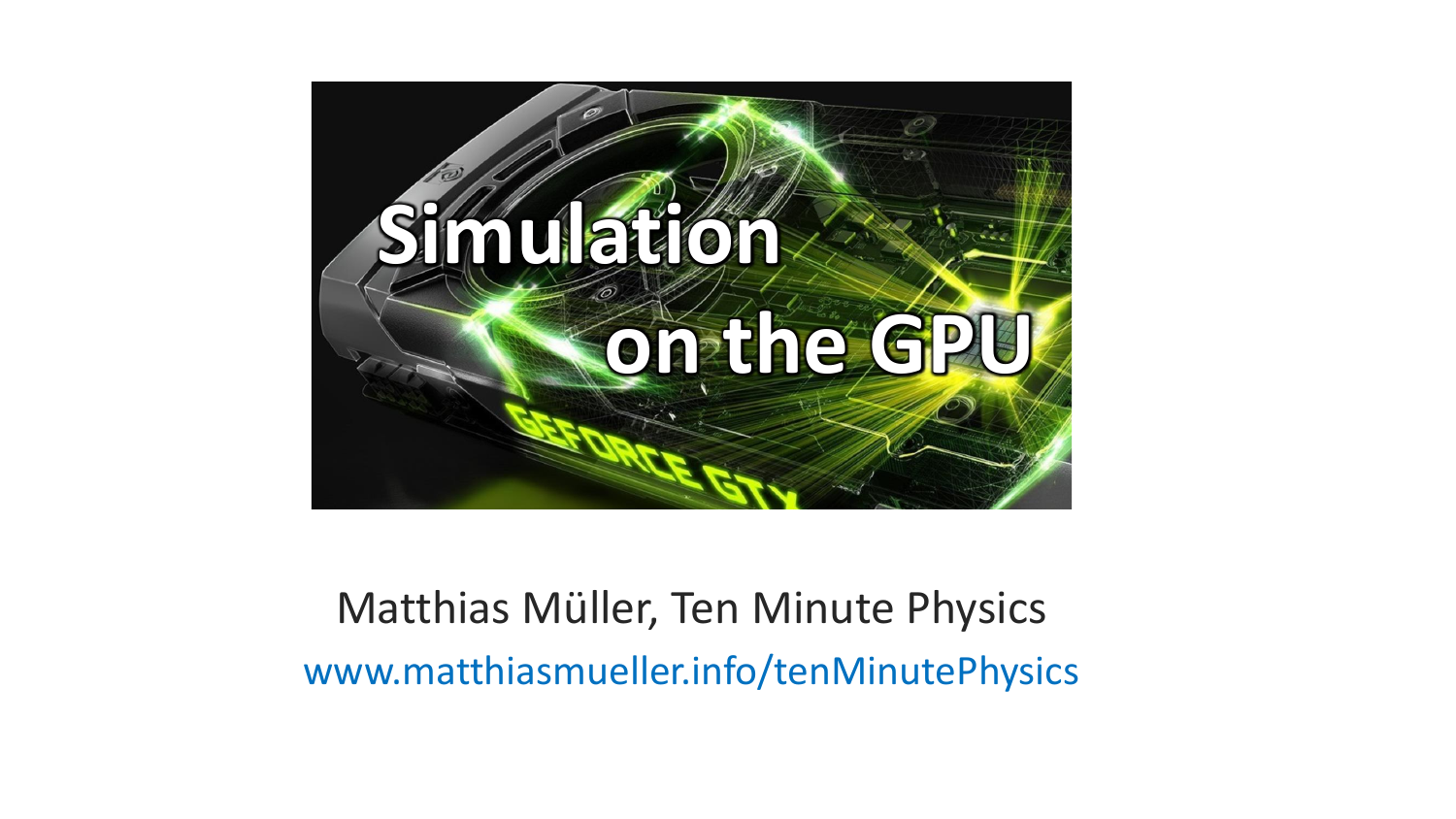#### GPUs are Perfect for Simulations

• Designed to run one program for multiple objects

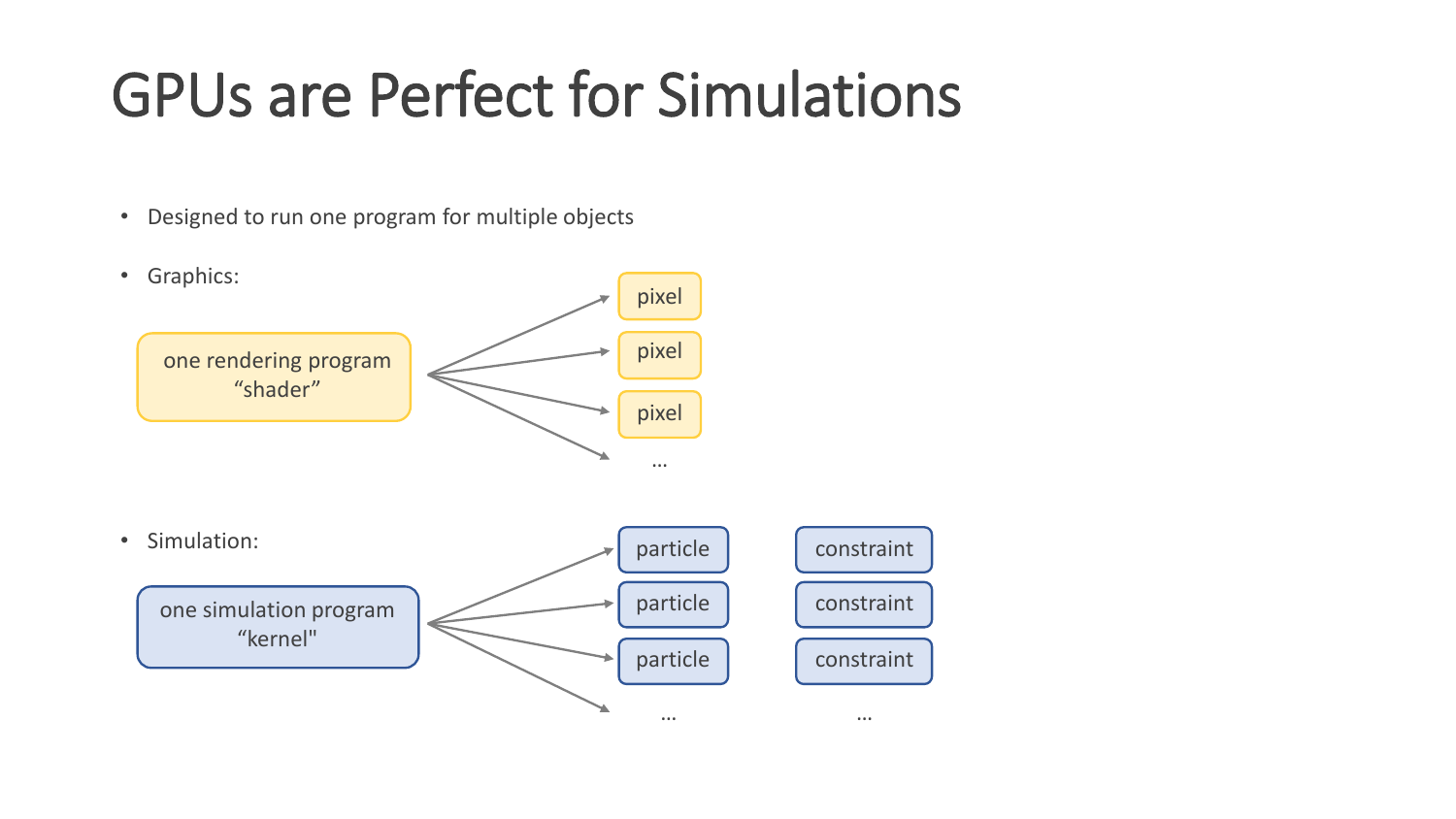## Example: PBD Velocity Update

**while** simulating **for all** particles *i*  $\mathbf{v}_i \leftarrow \mathbf{v}_i + \Delta t \mathbf{g}$  $\mathbf{p}_i \leftarrow \mathbf{x}_i$  $\mathbf{x}_i \leftarrow \mathbf{x}_i + \Delta t \mathbf{v}_i$ **for all** constraints C solve( $C, \Delta t$ ) **for all** particles *i*  $\mathbf{v}_i \leftarrow (\mathbf{x}_i - \mathbf{p}_i)/\Delta t$ 

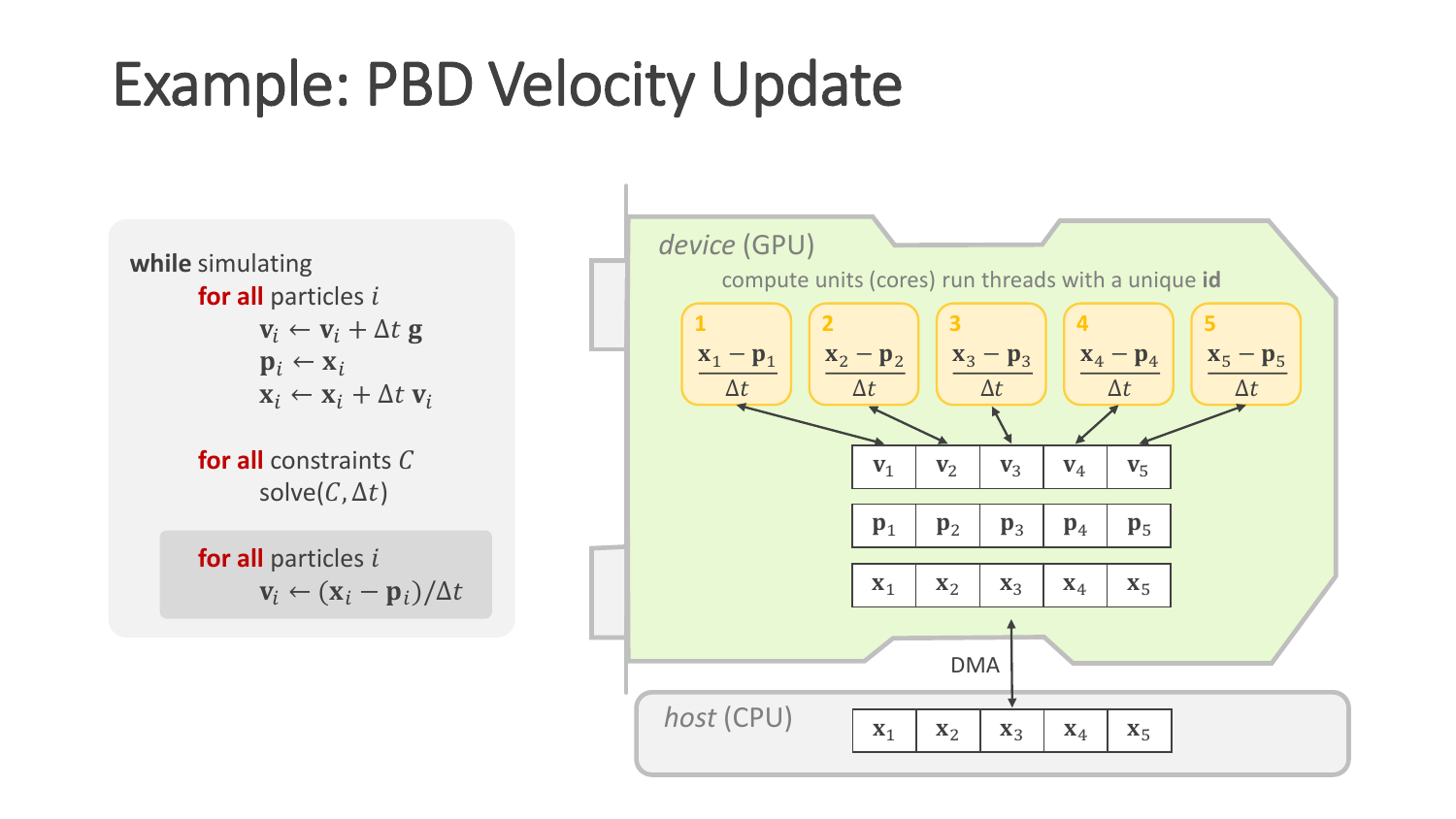#### Implementation

• Has never been easier: use the new nvidia *warp* python extension!

|        |                  | Simulation                 |
|--------|------------------|----------------------------|
| python | warp             |                            |
|        | optional         |                            |
|        | Nvidia Omniverse | Visualization, interaction |

- developer.nvidia.com/warp-python
- github.com/NVIDIA/warp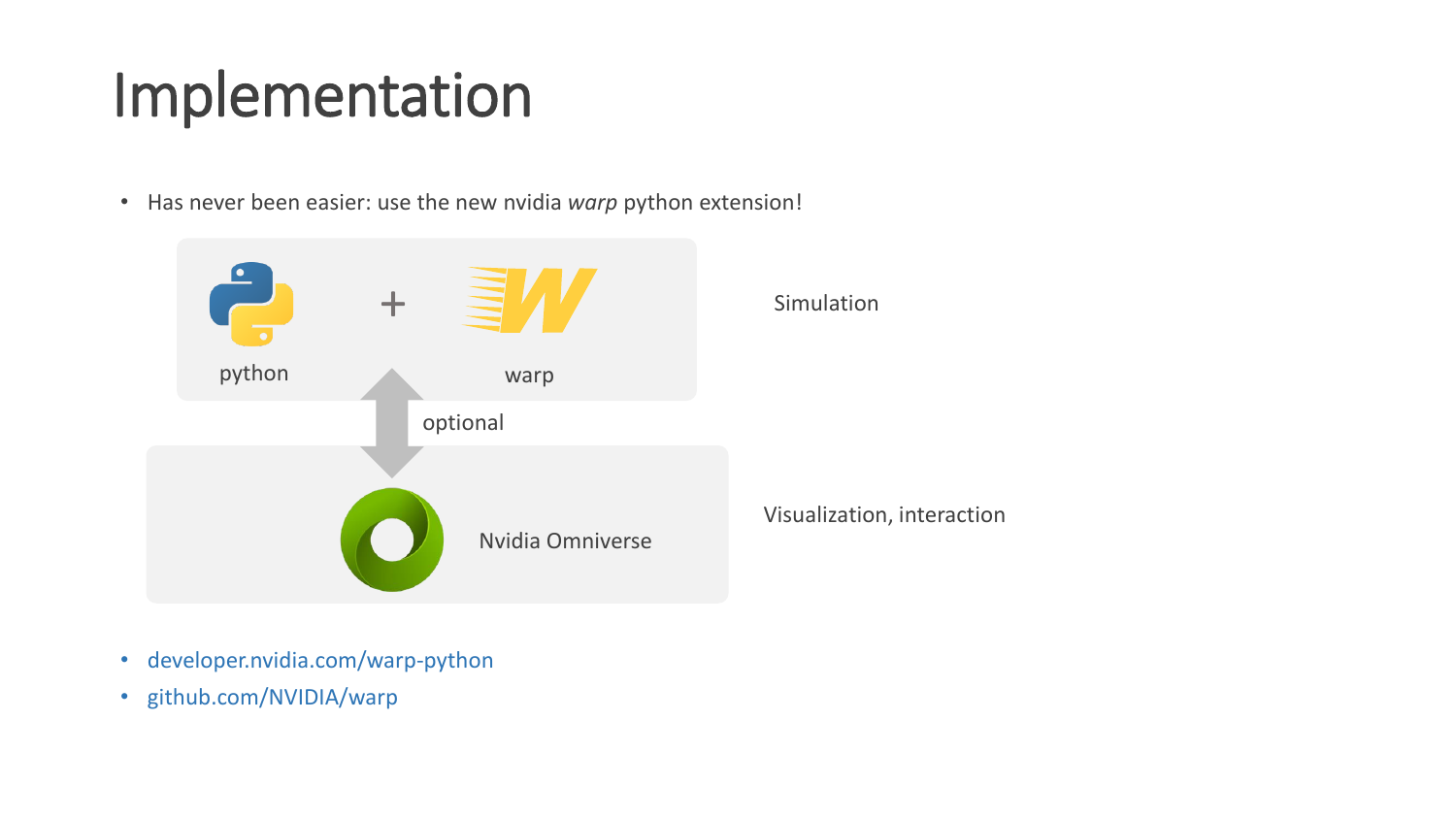#### Example: PBD Velocity Update

import warp as wp

| $self.pos =$      | $wp.array(pos, dtype = wp.vec3, device = "cuda")$ |  |
|-------------------|---------------------------------------------------|--|
| $self. prevPos =$ | $wp.array(pos, dtype = wp.vec3, device = "cuda")$ |  |
| self.vel =        | $wp.array(vel, dtype = wp.vec3, device = "cuda")$ |  |
| $self.hostPos =$  | $wp.array(pos, dtype = wp.vec3, device = "cpu")$  |  |

| $@$ wp.kernel<br>def updateVel(dt:<br>prevPos:<br>pos:<br>vel:  | float,<br>$wp.array(dtype = wp.vec3)$ ,<br>$wp.array(dtype = wp.vec3)$ ,<br>$wp.array(dtype = wp.vec3))$ : |  |  |
|-----------------------------------------------------------------|------------------------------------------------------------------------------------------------------------|--|--|
| $pNr = wp.tid()$<br>$vel[pNr] = (pos[pNr] - prevPos[pNr]) / dt$ |                                                                                                            |  |  |

```
wp.launch(kernel = updateVel, 
                   inputs = [dt, self.prevPos, self.pos, self.vel], dim = self.numParticles, 
                   device = "cuda")
```

```
wp.copy(self.hostPos, self.pos)
```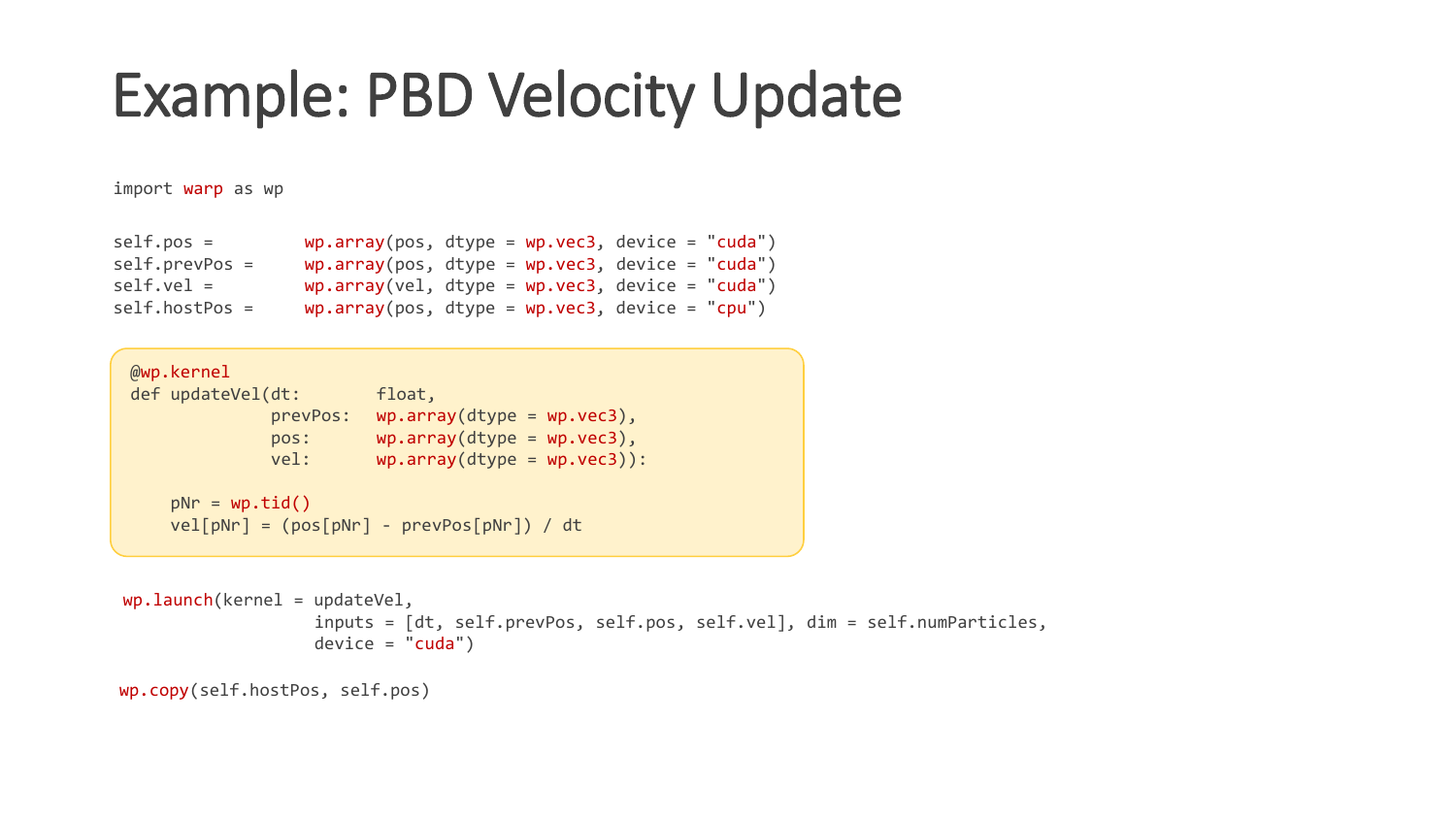## One-time Setup

- Setup Python and Visual Studio for editing and debugging code.visualstudio.com/docs/python/python-tutorial
- Install NumPy

pip install numpy

- Install Warp pip install warp-lang
- Install PyOpenGl

```
www.lfd.uci.edu/~gohlke/pythonlibs/
download PyOpenGL_accelerate-3.1.6-cp39-cp39-win_amd64.whl
         PyOpenGL-3.1.6-cp39-cp39-win_amd64.whl
pip install [name].whl
```
Pyhton version OS version

- Demo at www.matthiasmueller.info/tenMinutePhysics
- Updates in the video description below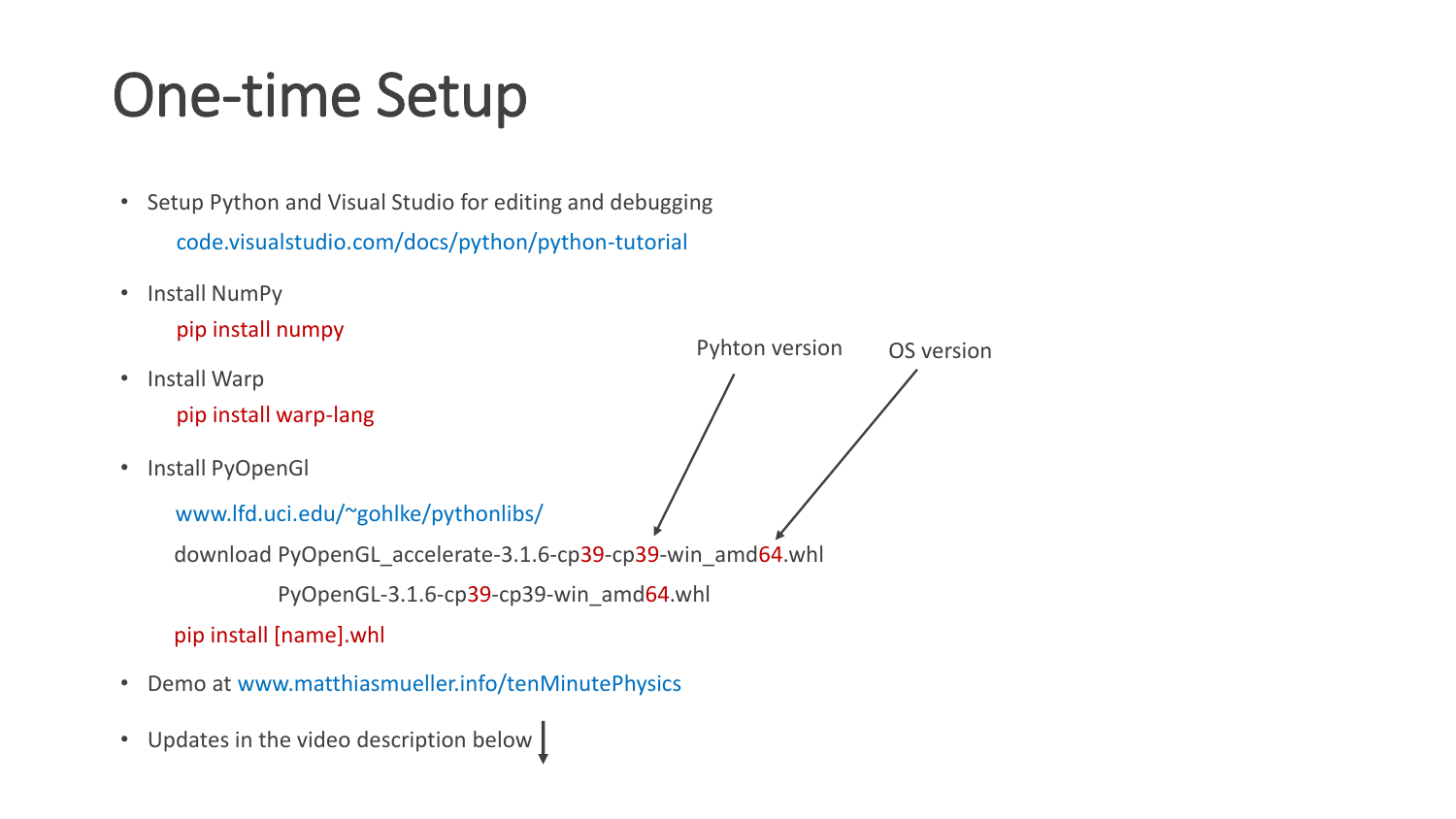## Challenge 1: Simultaneous Adds

- Per particle loops: each thread writes to a separate array entry
- Constraints: multiple threads write to the same array entry!



- Problem: If a thread starts adding before the addition operation of another thread is finished, the previous addition is lost!
- Use *atomic* operations! wp.atomic\_add(pos, pNr, deltaPos)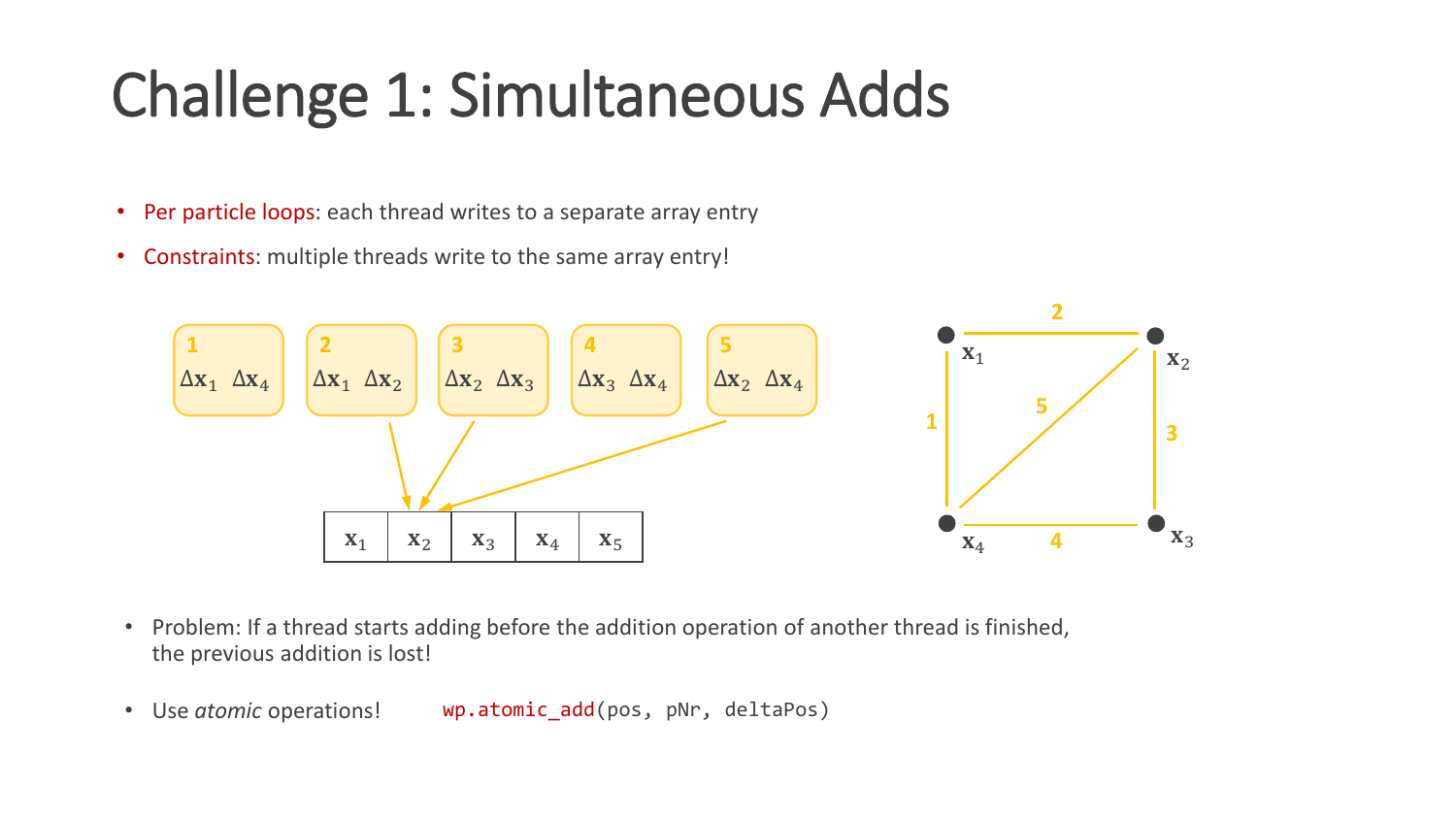#### Challenge 2: Simultaneous Read and Add



- XPBD corrections of constraint 3 depends on  $x_2$  and  $x_3$
- Different result before and after threads 2 and 5 have added their corrections
- Result is non–deterministic (depends on random thread order, jittering)
- Two solutions: Jacobi solver or graph coloring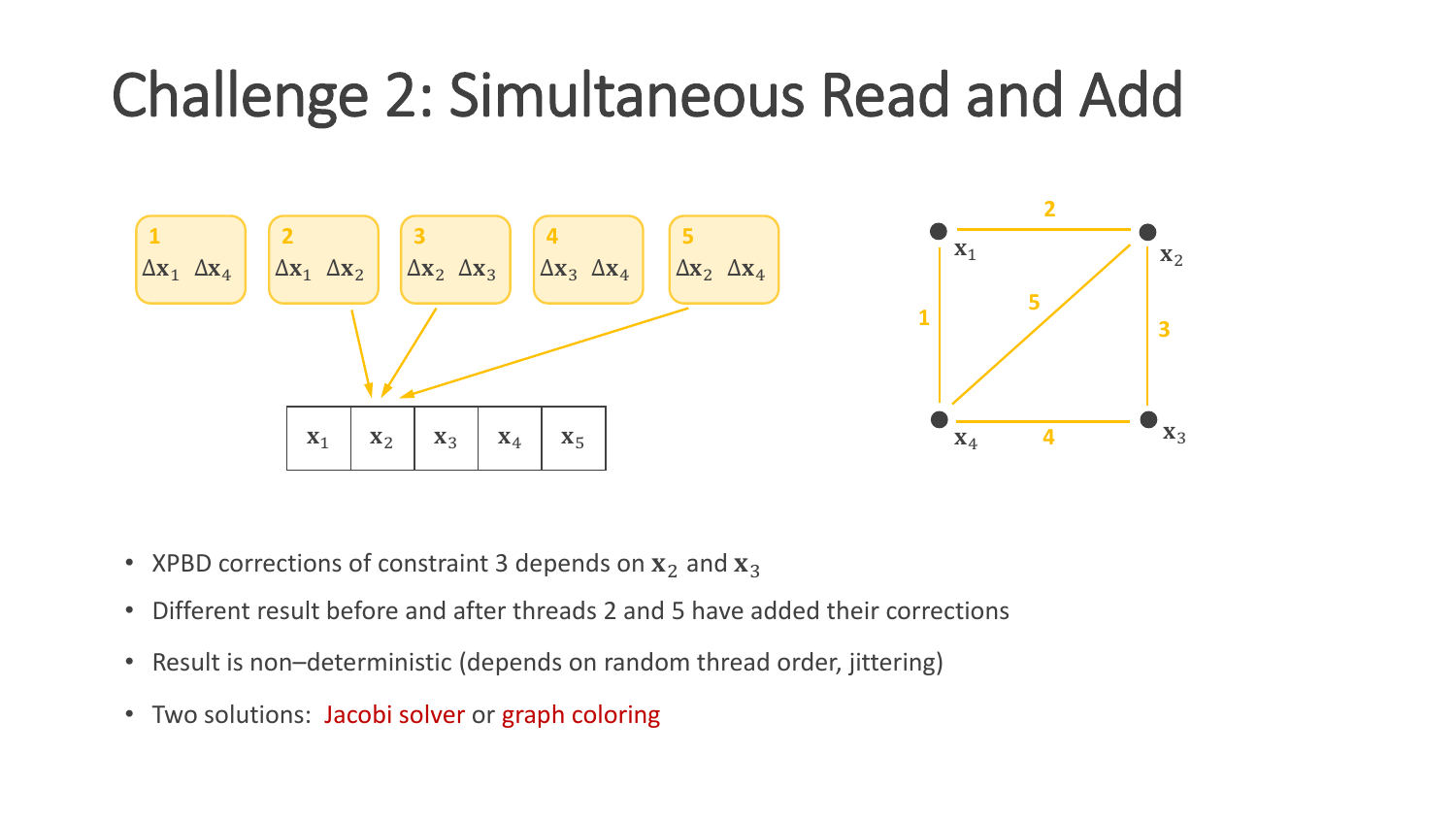## Jacobi Solve (vs. Gauss Seidel)



- Pros
	- Positions and  $x_i$  are not changed by the threads  $\rightarrow$  all threads work with the same  $x_i$
	- Easy to implement
- Cons
	- Slower convergence (error propagation)
	- Possible overshooting, multiply by a scalar "s"
	- Average  $\rightarrow$  momentum conservation violated, strength depends on number of adjacent constraints
	- Use global magic value, e. g.  $s = \frac{1}{4}$ 4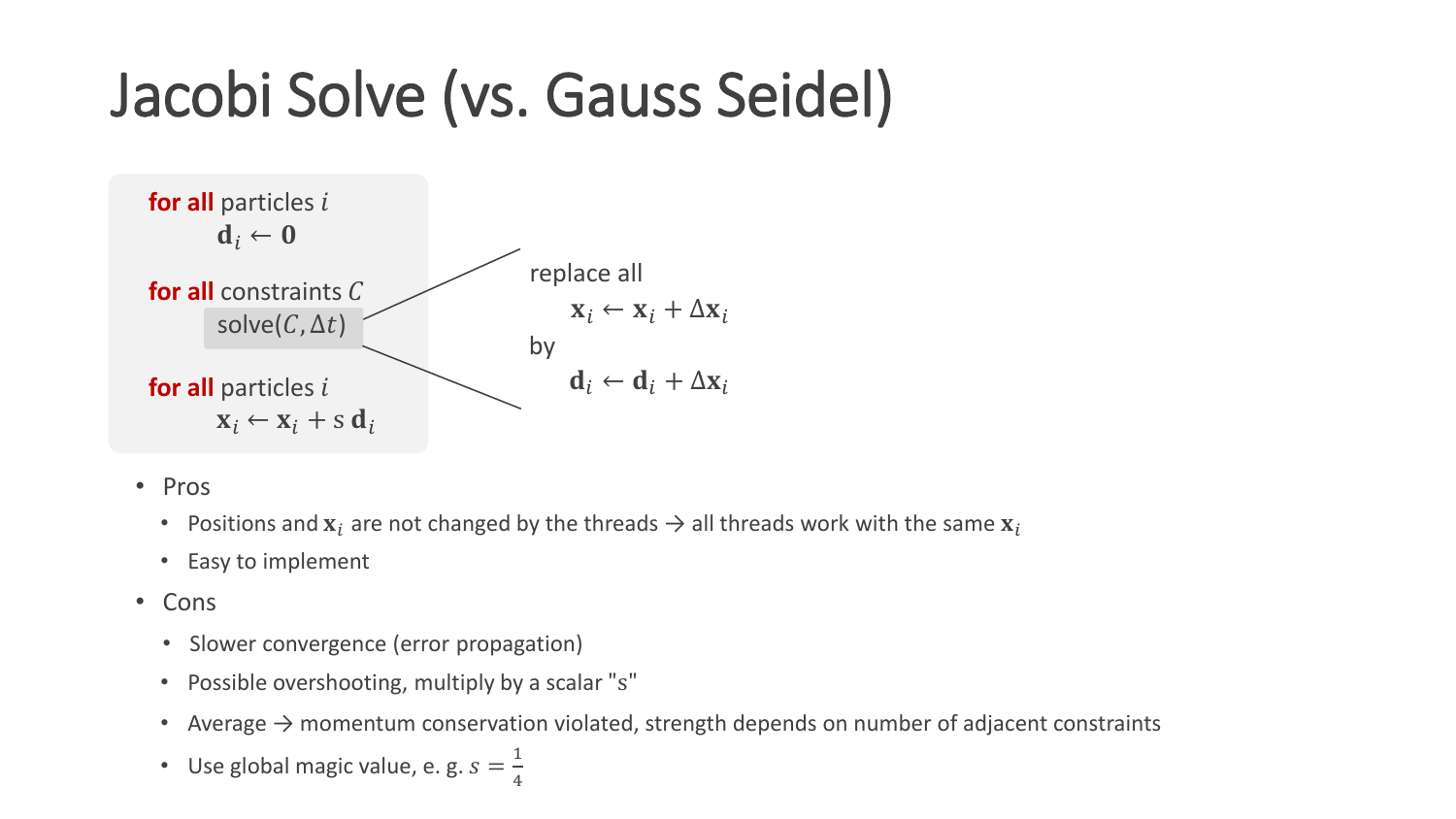# Graph Coloring

- Idea:
	- Use multiple passes
	- Each pass processes a subset of independent constraints
	- Stable, no magic s to choose
- Regular cloth mesh (no shear resistance)



• General case?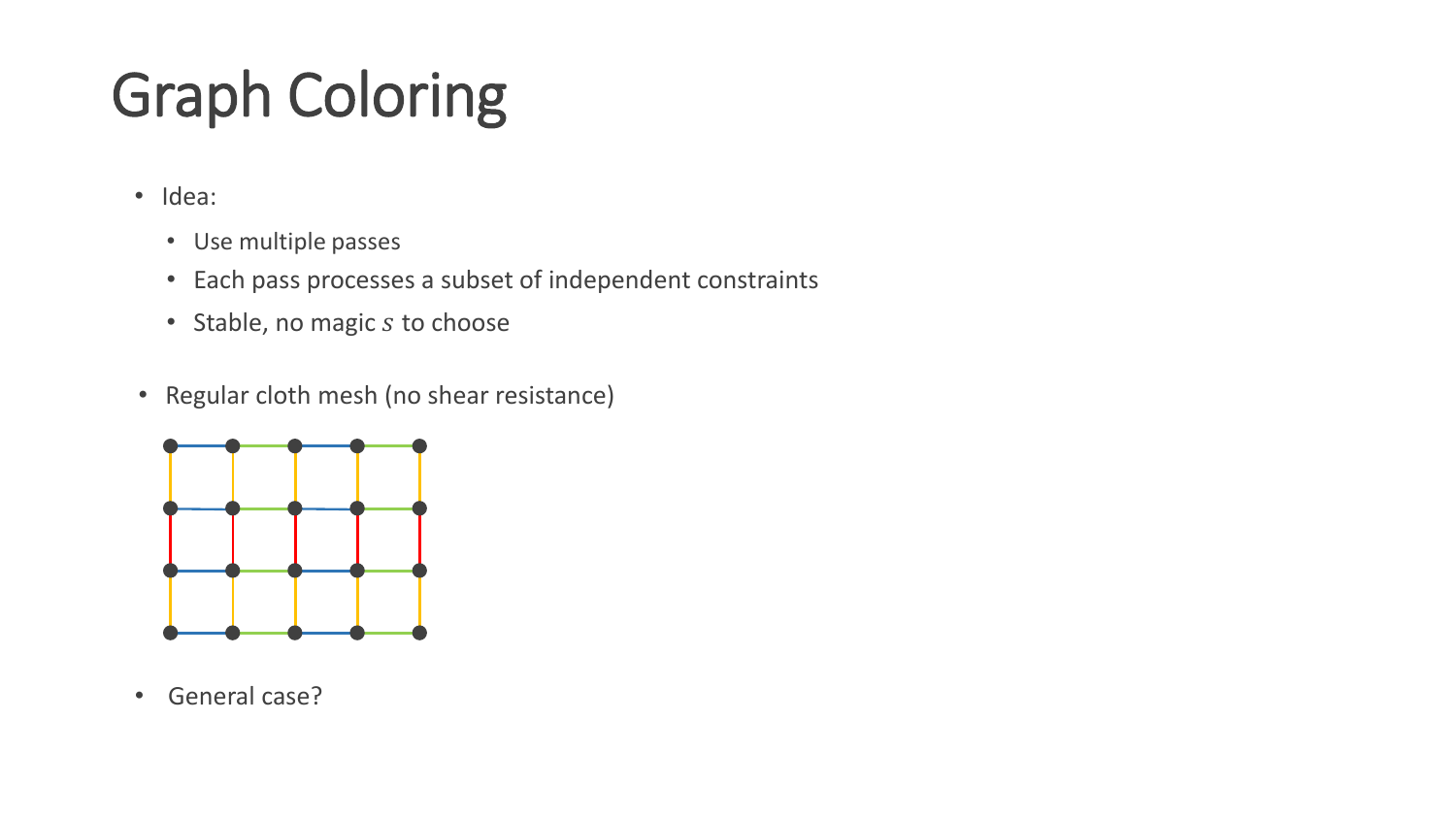# Graph Coloring

• Mathematical problem:

*Given a graph, color all edges with as few colors as possible such that no pair of edges with the same color touches the same node*

• Finding the optimal solution is NP-hard:

 $\rightarrow$  it is very likely that there is no better way than to test all possible colorings!

• Greedy algorithm does not find the optimal but a typically good solution

**while** there exist unmarked constraints create new set *S* clear all particle marks **for all** unmarked constraints *C* **if** no adjacent particle is marked add *C* to *S* mark *C* mark all adjacent particles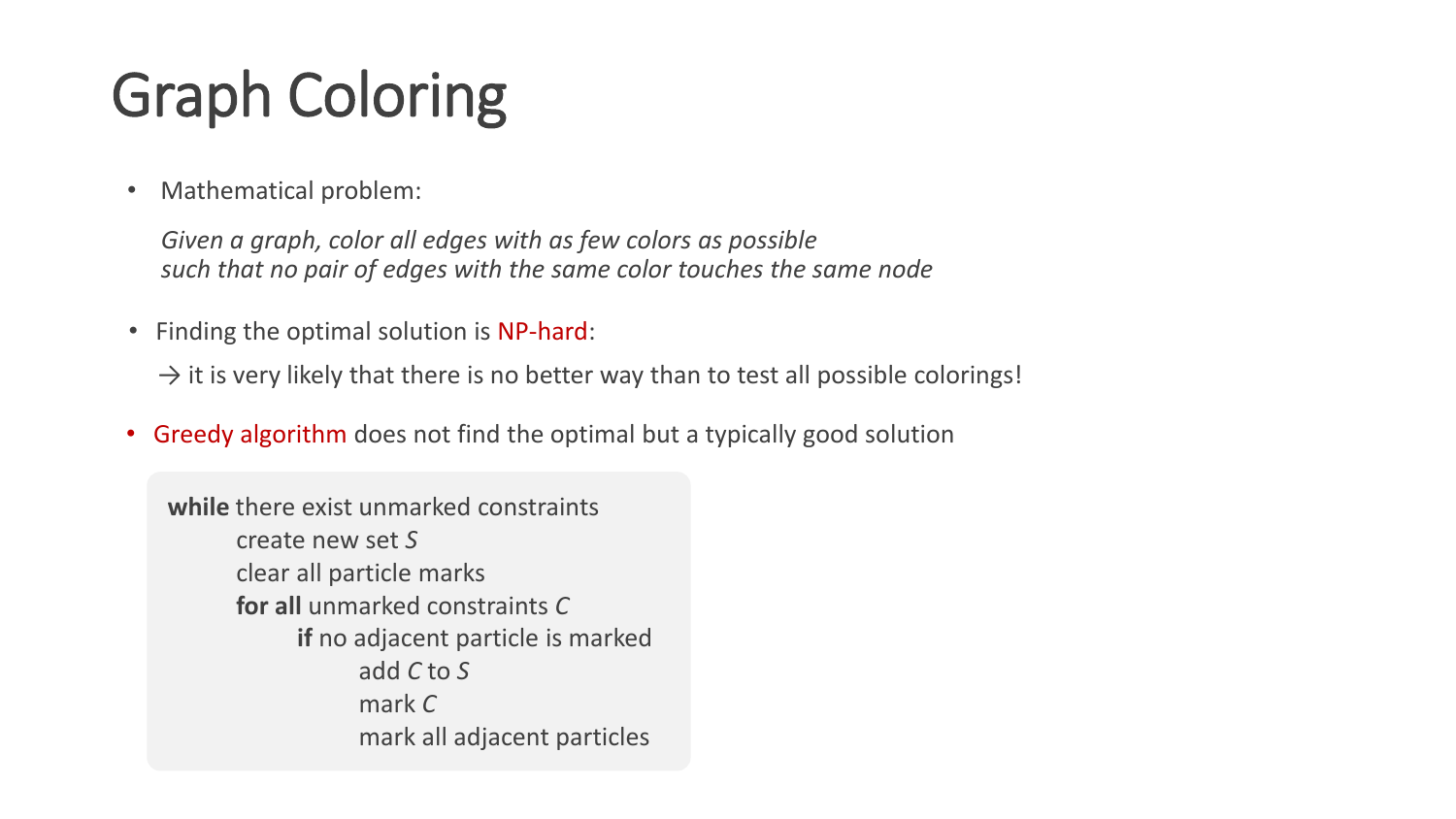# Hybrid Solution

- Often many passes are required
- At least as many sets as the maximum valence in the system!



• Typical constraint set sizes